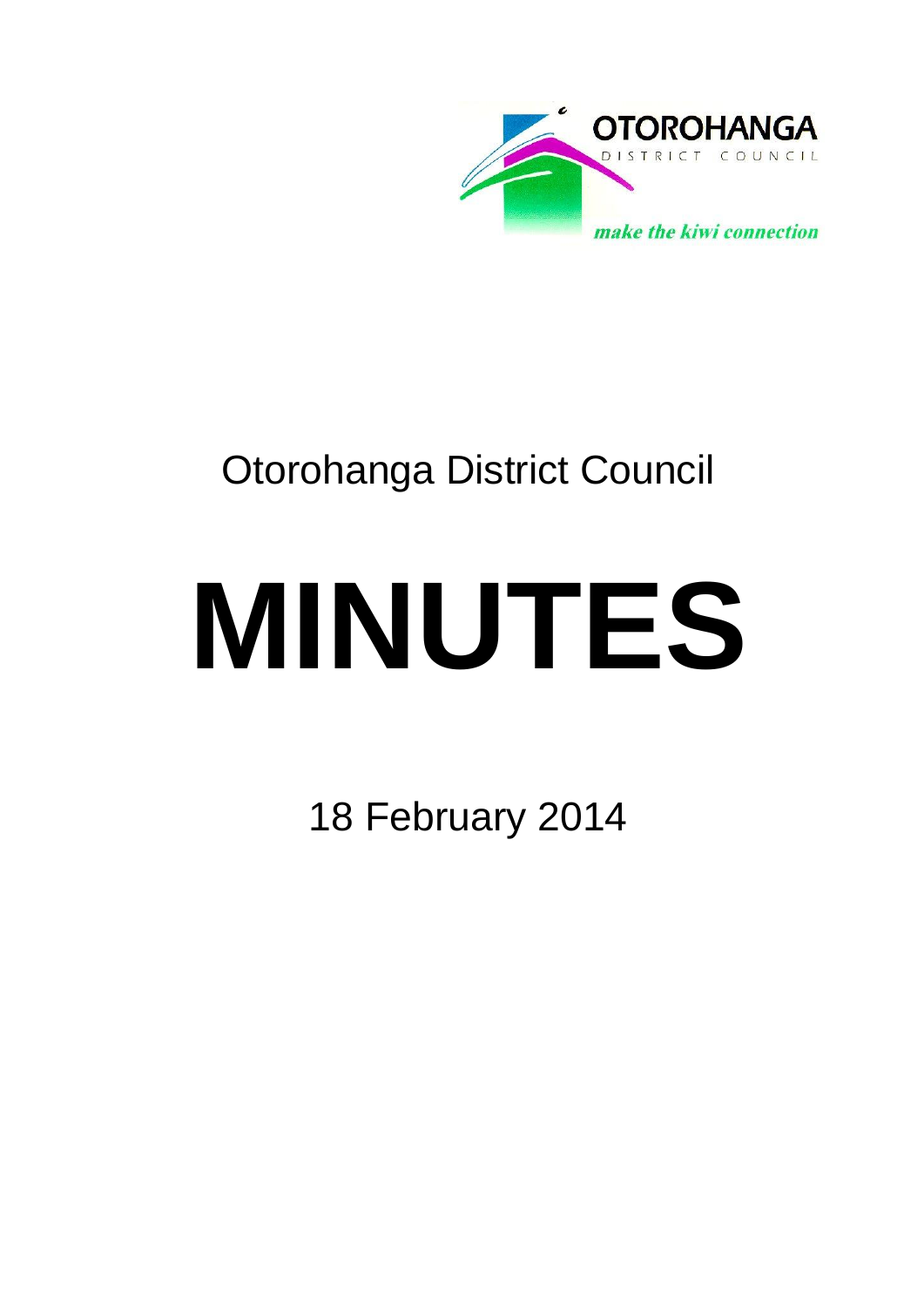#### **OTOROHANGA DISTRICT COUNCIL**

18 February 2014

Minutes of an ordinary meeting of the Otorohanga District Council held in the Council Chambers, Maniapoto St, Otorohanga on Tuesday 18 February 2014 commencing at 10.10am.

### **MINUTES**

Minutes are unconfirmed and subject to amendment at the next meeting of Council.

#### **ORDER OF BUSINESS:**

| <b>ITEM</b>                               | <b>PRECIS</b>                                                                                          | <b>PAGE</b>    |
|-------------------------------------------|--------------------------------------------------------------------------------------------------------|----------------|
| <b>PRESENT</b>                            |                                                                                                        | 1              |
| IN ATTENDANCE                             |                                                                                                        | 1              |
| <b>APOLOGIES</b>                          |                                                                                                        | 1              |
| <b>OPENING PRAYER</b>                     |                                                                                                        | 1              |
|                                           | <b>ITEMS TO BE CONSIDERED IN GENERAL BUSINESS</b>                                                      | 1              |
| CONFIRMATION OF MINUTES - 21 JANUARY 2014 |                                                                                                        | 1              |
| <b>REPORTS</b>                            |                                                                                                        | 1              |
| Item 39                                   | KOTUI SHARED LIBRARY SERVICE                                                                           | 1              |
| Item 40                                   | DISTRICT SPORTS COORDINATORS REPORT FOR JULY TO DECEMBER<br>2013                                       | 2              |
| Item 45                                   | NOTIFICATION OF PROVISIONAL LOCAL ALCOHOL POLICY                                                       | 3              |
| Item 41                                   | <b>WAIPA NETWORKS PRESENTATION</b>                                                                     | 3              |
| Item 42                                   | MAYORAL FORUM ROADING WORKING PARTY PRESENTATION                                                       | 4              |
| Item 43                                   | ANIMAL CONTROL OFFICER'S REPORT FOR OCTOBER TO DECEMBER<br>2013                                        | 5              |
| Item 46                                   | ROUTINE ENGINEERING REPORT FOR NOVEMBER 2013 TO JANUARY<br>2014                                        | 5              |
| Item 47                                   | REQUEST FROM THE DEPARTMENT OF CORRECTIONS TO VEST A<br>SECTION OF ROAD AS PUBLIC ROAD (WAIKERIA ROAD) | 6              |
| Item 44                                   | DRAFT MANAGEMENT ACCOUNTS FOR THE PERIOD ENDING 31<br>DECEMBER 2013                                    | $\overline{7}$ |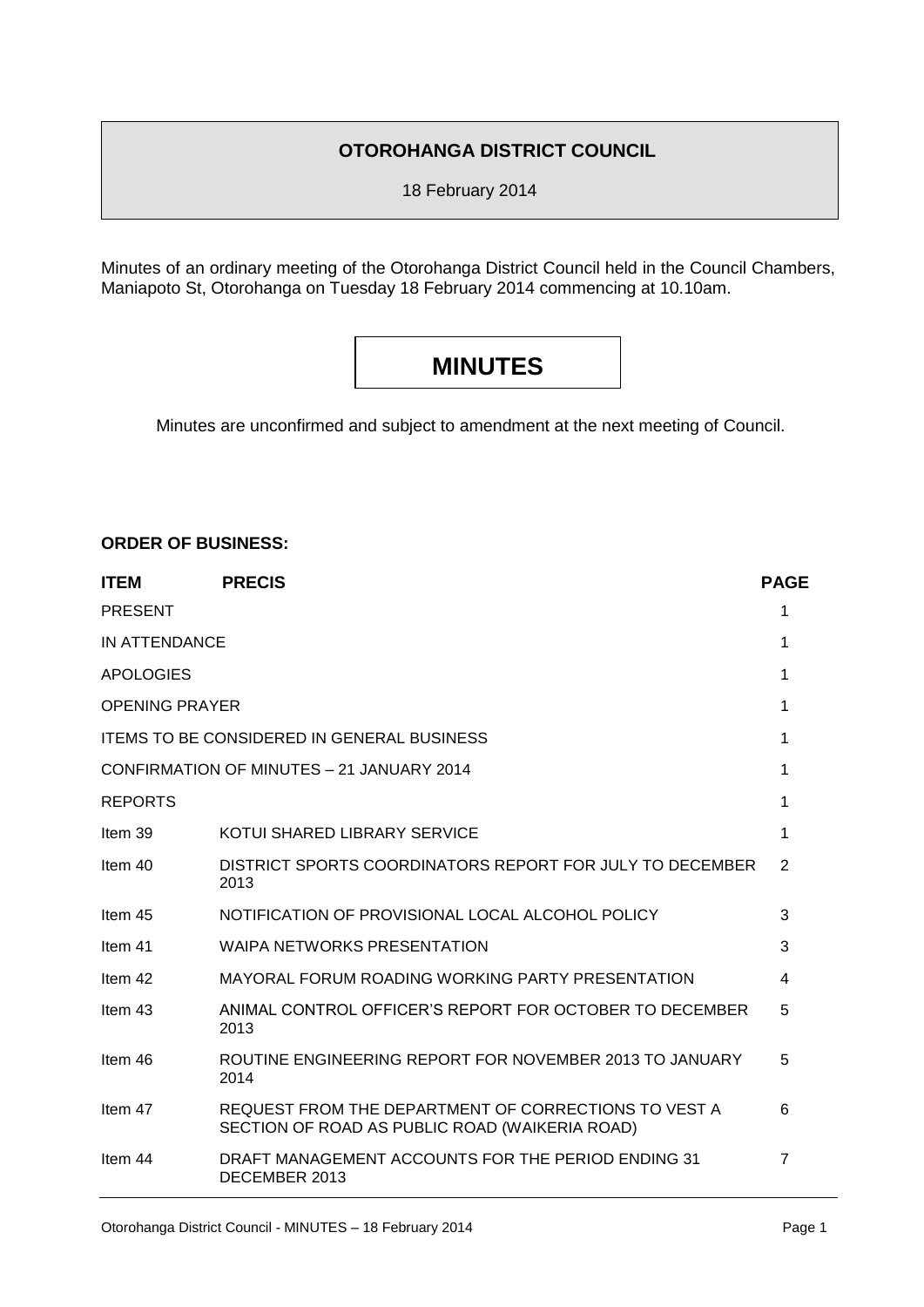| Item 48                | RURAL WATER SUPPLY COMMITTEES MINUTES     |   |
|------------------------|-------------------------------------------|---|
| ltem 49                | <b>ODDB REPORT</b>                        | 8 |
| Item 50                | ODC MATTERS REFERRED FROM 21 JANUARY 2014 | 8 |
| GENERAL                |                                           | 8 |
| <b>MEETING CLOSURE</b> |                                           | 9 |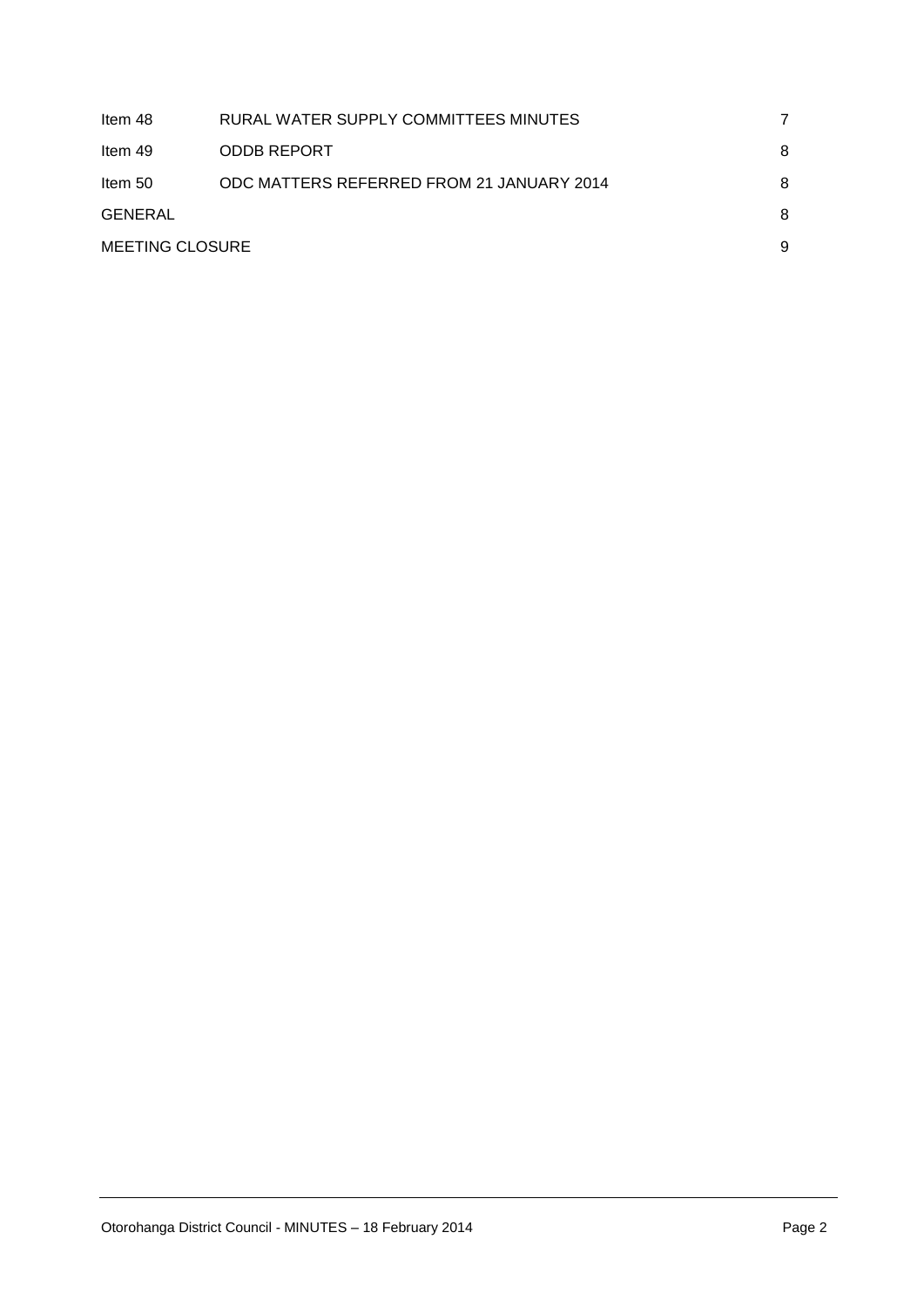#### **PRESENT**

Mr MM Baxter (Mayor), Crs, RA Klos, RM Johnson, KC Phillips, DM Pilkington (Deputy Mayor), RJ Prescott, PD Tindle and AJ Williams.

#### **IN ATTENDANCE**

Messrs DC Clibbery (Chief Executive & Engineering Manager), GD Bunn (Finance & Administration Manager), R Brady (Services Manager) and CA Tutty (Governance Supervisor).

His Worship declared the meeting open and welcomed those present.

#### **OPENING PRAYER**

His Worship read the Opening Prayer.

#### **ITEMS TO BE CONSIDERED IN GENERAL BUSINESS**

The Chief Executive reported that minutes of the Kawhia Community Board meeting held on 21 January 2014 have been omitted from the Agenda therefore he suggested these be considered in general business which may require a resolution.

#### **CONFIRMATION OF MINUTES – 21 JANUARY 2014**

**Resolved** that the minutes of the meeting of the Otorohanga District Council held on 21 January 2014, as previously circulated, be approved as a true and correct record of that meeting.

#### **Cr Pilkington / Cr Tindle**

#### **MATTERS ARISING**

#### **MATARIKI HOSPITAL – TE AWAMUTU**

Cr Klos queried with His Worship whether a submission had been sent to the District Health Board in the support of keeping the Birthing and Postnatal services available in Te Awamutu. She asked whether His Worship would be speaking to the submission. His Worship replied that a written submission has been forwarded and that he is prepared to personally present this.

#### **REPORTS**

#### **Item 39 KOTUI SHARED LIBRARY SERVICE**

#### **Discussion**

The District Librarian attended the meeting and presented a report advising that previous proposals for the Otorohanga District Library to join Kotui Shared Library Services have been considered by Council in February 2012 and March 2013.

The District Librarian reported that the current, Sirsi-Dynix system is a standalone service and that the Company is always undertaking changes and upgrades to the system. Cr Phillips queried what percentage of books held by the Otorohanga Library, are reference books. The District Librarian replied that these do not represent a large proportion of the library stock. She said students are able to obtain reference material through their various places of education. The District Librarian advised that the Library staff can access other material for Customers however, it is necessary for staff to request it from other libraries, for forwarding to them. She said the system 'discovery' will mean that the Library will have access across all the various resources. Cr Klos queried those customers that do not use Otorohanga as their service centre, how they can obtain books. The District Librarian replied that the customer would be able to download eBooks and could have access across other resources. She referred to physical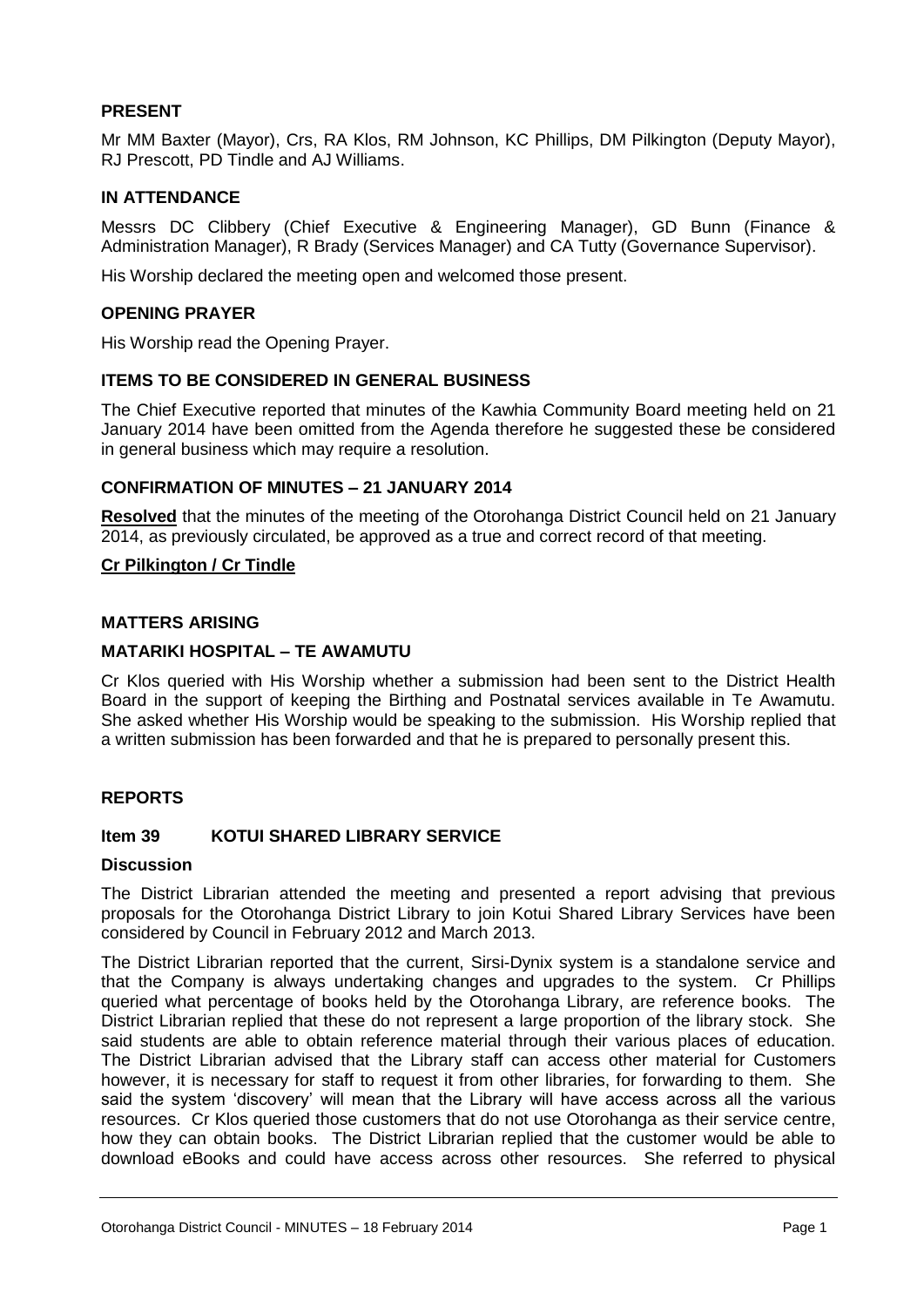books and said that these could be sourced however, there is no physical system in place to have these delivered to the Customer.

Cr Pilkington referred to the 'one off license fee' of \$47,146 and queried whether this is required to be paid again when the current 5 year contract expires. The Finance and Administration Manager replied that Council would have the option to either cancel or renew the contract however, payment of a further license fee would not be required. Members were informed that the report is intended to make Council aware of the Kotui Shared Library Service and for this to be considered in the 2014/15 Estimates. Members were advised that the 'one off' license fee could be funded from depreciation however, the Annual Operating fee will have an impact on rates.

Cr Pilkington highlighted the fact that no large Councils are contributing to the service and that the neighboring authorities are also not taking part. His Worship reported on discussion he had with the Mayor of Manawatu District Council, who is a huge supporter of the service. He suggested that more research be undertaken with other Councils to ascertain what they feel the benefits of the service are.

The Finance and Administration Manager advised that when the Waikato Consortium was investigated 7-8 years ago, \$70,000 was budgeted by Council to be part of this. He said, the opportunity through Sirsi-Dynix to supply a product for \$18,000 was a considerable saving at that time. Cr Tindle said he would be interested to hear from those Councils which are using the system, as to how it works and to obtain referrals. Cr Pilkington felt it would be worthwhile to ascertain where the adjoining neighbouring Councils are at and for consideration to be given to a combined service. The Chief Executive replied that there is reluctance by the Waipa District Council to join.

The District Librarian was asked, what is the weakness with the current system, to which she replied that staff struggle to deal with the improvements and upgrades to the service, and that these are very expensive. She felt that the existing service to an isolated customer such as this library, is not keeping up with the latest technology.

#### **Resolved**

That the District Librarians report be received and that the Kotui Shared Library Service be included in the 2014/15 Estimates, for consideration.

#### **Cr Pilkington / Cr Phillips**

#### **Item 40 DISTRICT SPORTS COORDINATORS REPORT FOR JULY TO DECEMBER 2013**

#### **Discussion**

The District Sports Coordinator attended the meeting and presented her report for the period July to December 2013.

The Coordinator referred to the KiwiSport project and said this has been developed to give opportunities for kids to get involved in sport. She circulated information on the programmes available over the four School terms, these being –

- 1. Staff afterschool professional development
- 2. Skills and taster sessions in schools
- 3. Afterschool programme
- 4. Events/Festivals

His Worship queried how successful has the KiwiSport programme been out at Kawhia. The Coordinator replied that there is always a good take up in Kawhia however, this does fall down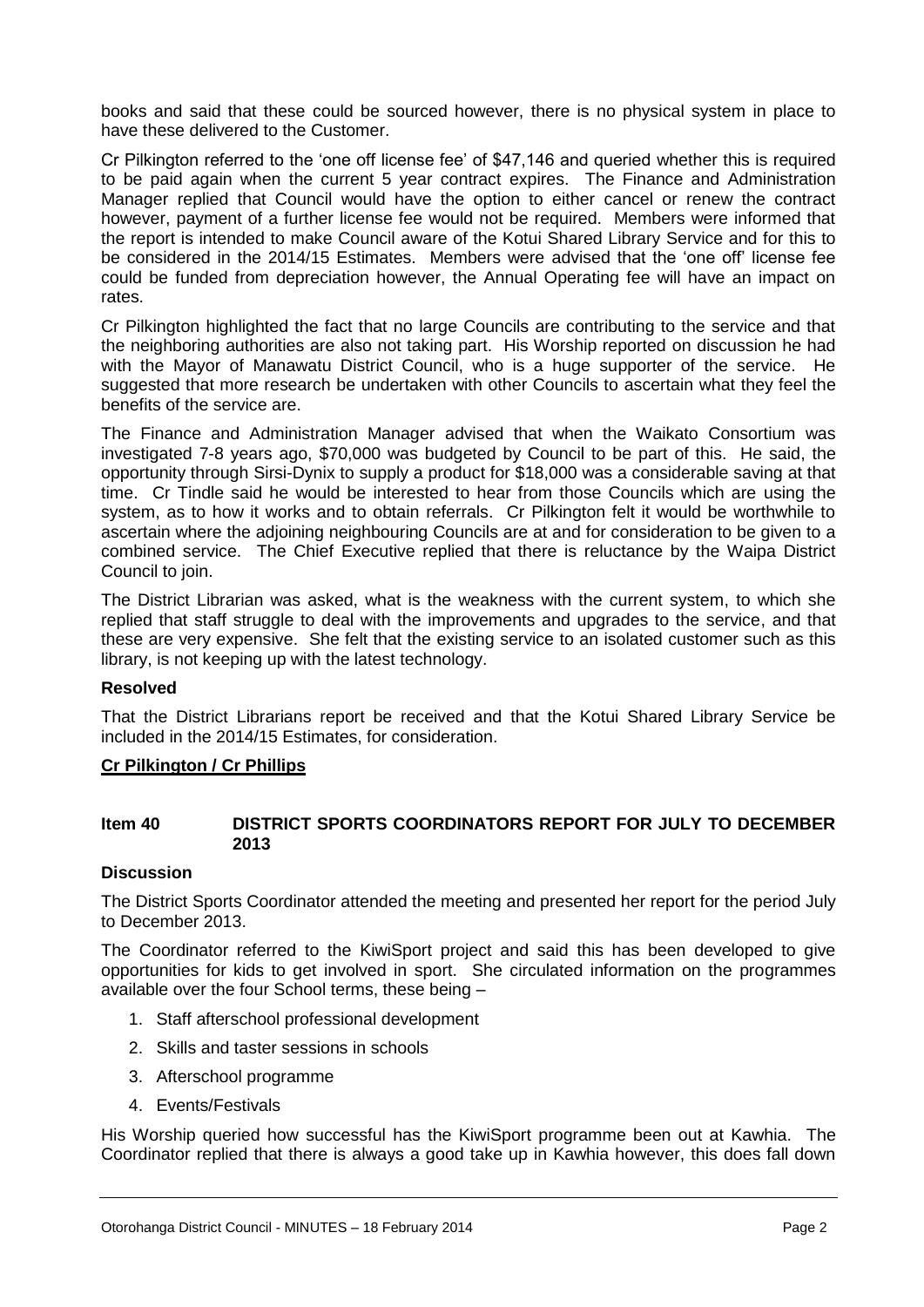with no dedicated club being in place. She said to carry on with the programme it is necessary for Sport Waikato to link in with the local community groups.

Cr Klos said she would like to see information in the report highlighting the results obtained in particular, the number of people engaged, along with the staff time involved. She said she would also like to see information relating to the outcomes of the various programmes.

His Worship referred to the programme 'Smart Coach' to which the Coordinator replied that this links sports coaches with sports clubs. She said it is proposed to host a free generic coaching session for all coaches in the community of Otorohanga and Kawhia to attend. The Coordinator advised that they may commence with a beginners course which will be followed by another at a higher level and then, reverting back over time, to a beginners course again.

His Worship thanked the Coordinator for her comprehensive report and said that Council would like to see more results and outcomes highlighted in the next report.

#### **Resolved**

That the Otorohanga District Sports Coordinators report for the period July – December 2013 be received.

#### **Cr Phillips / Cr Prescott**

#### **Item 45 NOTIFICATION OF PROVISIONAL LOCAL ALCOHOL POLICY**

#### **Discussion**

The Chief Executive summarised the Environmental Services Manager's report advising that, following the Hearing of Submissions on the Draft Local Alcohol Policy in October 2013, Council must confirm the Provisional Local Alcohol Policy and approve the commencement of the appeal period for the new policy. He said only those that have forwarded submissions are able to appeal the provisional policy.

#### **Resolved**

That –

- 1. The Environmental Services Managers report on the Provisional Local Alcohol Policy be received and,
- 2. The Provisional Local Alcohol Policy be confirmed and approved for public notification for an appeal period commencing on 21 February and closing on 28 March 2014.

#### **Cr Johnson / Cr Klos**

#### **Item 41 WAIPA NETWORKS PRESENTATION**

#### **Discussion**

Representatives of Waipa Networks Mr Ray Milner and Ms Jacqui Thorbury attended the meeting.

Mr Milner reported that a presentation was made to Council during January 2013 followed by a meeting with the Kio Kio Station Road property owners regarding their situation. He said in May 2013 a public meeting was held in the Community on the proposal, from which they had received some guidance.

Mr Milner advised that from the Kio Kio meeting it was suggested that the supply line use the existing rail corridor. He said in this case the line would pass through the centre of Otorohanga. He said the Community favoured staying with the rail corridor and accordingly, his Company is now close to defining the actual line. Cr Phillips queried whether the proposed line will go through the Te Kawa Swamp. Mr Milner replied that agreement has been received from most of the property owners to go through their land. He said this is a Community asset, for the benefit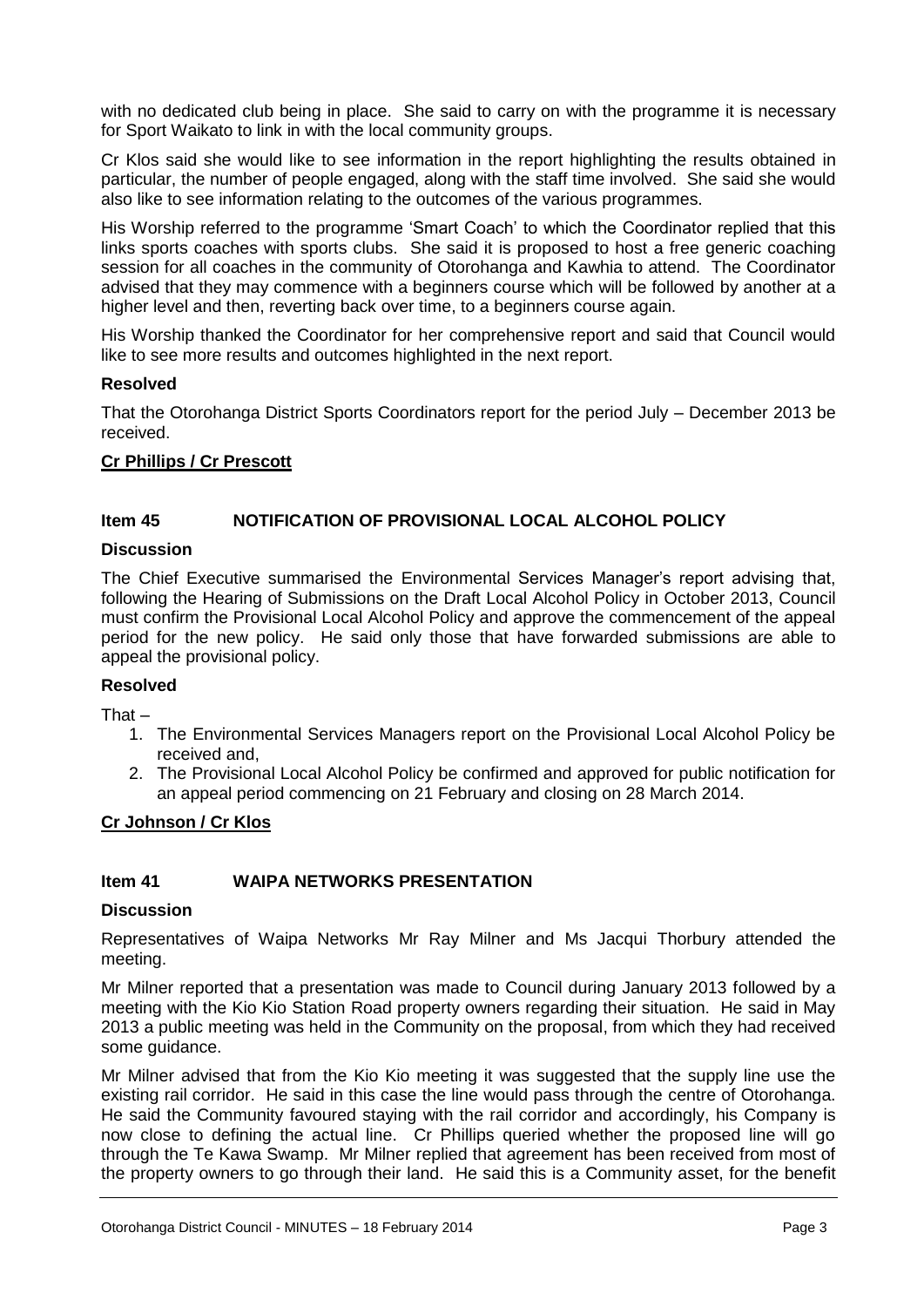of the Community. Mr Milner confirmed that around mid-April 2014, designation of the route will be put in place. He advised that the approach used with local authorities is that they will be compensated for the line going through their properties. Mr Milner said however, all property owners will be treated the same and an easement put in place for compensation to be paid. In reply to Cr Klos concern regarding safety, Mr Milner replied that the system will have protection for everybody.

Ms Thorbury advised that the next step is for her Company to have discussions with the adjacent land owners. She said the proposal will be publicly notified and that her Company would like to deal direct with any issues raised.

His Worship thanked the representatives for their attendance. He felt that the Company is making its best effort to ensure all parties are satisfied.

#### **Resolved**

That the Waipa Networks presentation be received

#### **Cr Pilkington / Cr Prescott**

#### **Item 42 MAYORAL FORUM ROADING WORKING PARTY PRESENTATION**

#### **Discussion**

Mayor Brian Hanna (Waitomo District Council) and Mr James Bevan (Consultant) as members of the Mayoral Forum Roading Working Party attended the meeting to present to Council the proposed collaboration for road maintenance. Mayor Hanna outlined the history of the Mayoral Forum and advised that Road Asset Management is a very important aspect. He said however, they wish to maintain local delivery of services. Mayor Hanna said the purpose of this presentation is to give Members an understanding of why they have arrived where they are.

Mr Bevan commenced the presentation thanking Councillors for the opportunity. He said the main purpose is to improve road asset delivery through collaboration.

Mr Bevan said the desired outcome from today's presentation is that –

- 1. Council understands the proposed Centre of Excellence.
- 2. Council discusses the concept of being part of the Centre of Excellence.
- 3. Leading towards signing of a Memorandum of Understanding confirming this collaboration.

The presentation covered the following topics –

- 1. Our unique position
- 2. Roading is a core activity in the Waikato
- 3. Rapidly changing policy context
- 4. Responding to the funding gap
- 5. NZTA Asset Management Approach
- 6. The value of potential renewals savings
- 7. Collaboration starts with improving Asset Management
- 8. Waikato Road Assess Technical alliance
- 9. Key themes for the centre
- 10. Centre of Excellence activities

Mr Bevan then outlined the next steps to progress to establish on 1 July 2014 being –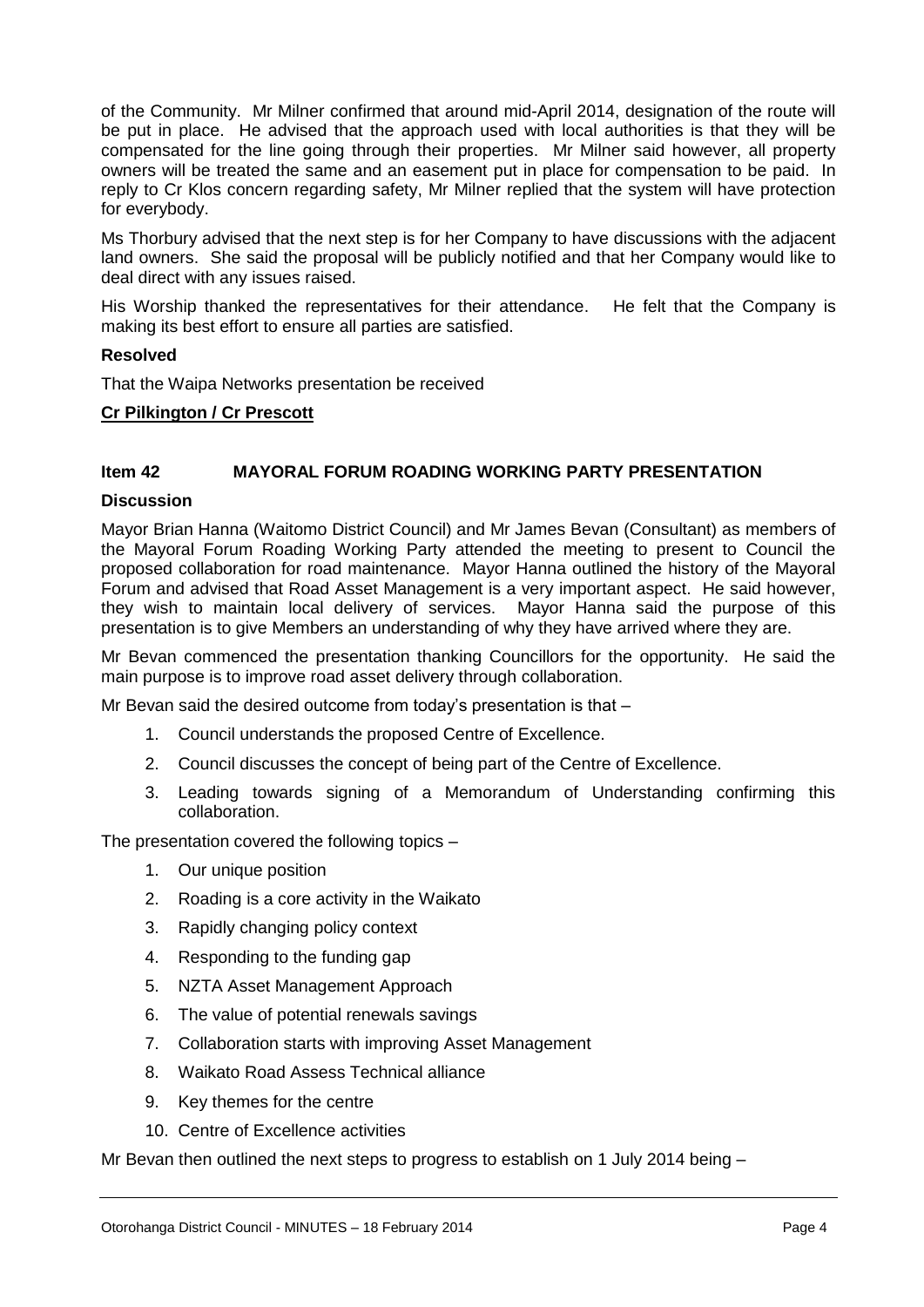- 15 March Council presentations complete,
- 17 March Waikato Mayoral Forum and Councillors meeting
- April MOU between local authorities
- By 30 June 2014 Service Specifications approved, Technical specifications agreed and multi-party funding agreement signed.
- As from 1 July 2014, the matter will be ready to commence.

The Chief Executive informed Members that the proposal is just the beginning and that it is envisaged that the real value will be somewhere further down the track. Cr Pilkington referred to the 17 March, Waikato Mayoral Forum and Councillors meeting and the need to stress the Chief Executive's point that this is just the beginning. It was agreed it is necessary to encourage other Mayor's that collaboration will work. Cr Klos felt that the Proposal to date is not enough and if a Council does not use the data obtained, then why commence the programme. Mayor Hanna expressed the opinion that there will be huge gains to be made by the smaller Councils.

His Worship thanked Mayor Hanna and Mr Bevan for their presentation.

#### **Resolved**

That the Mayoral Forum Roading Working Party Presentation be received.

#### **Cr Phillips / Cr Johnson**

#### **Item 43 ANIMAL CONTROL OFFICERS REPORT FOR OCTOBER TO DECEMBER 2013**

#### **Discussion**

The Chief Executive summarised the Environmental Services Managers report on Dog and Animal Control activities in the District for the period October to December 2013.

#### **Resolved**

That the Environmental Services Managers report on Dog and Animal Control for October to December 2013 be received.

#### **His Worship / Cr Tindle**

Cr Phillips reported that there is Dog and Animal control problems in Kawhia in particular, with animals on the road.

#### **LUNCHEON ADJOURNMENT**

Council adjourned for lunch at 12.25pm and resumed at 1.04pm.

#### **Item 46 ROUTINE ENGINEERING REPORT**

#### **Discussion**

The Services Manager commenced with the presentation of part of the Engineering Report in particular Section 3 Water Services – Kawhia Water Supply.

Council's Contracts and Projects Engineer Ms Sharlene McGaughran attended the meeting and commenced with the presentation of Section One, Road Maintenance.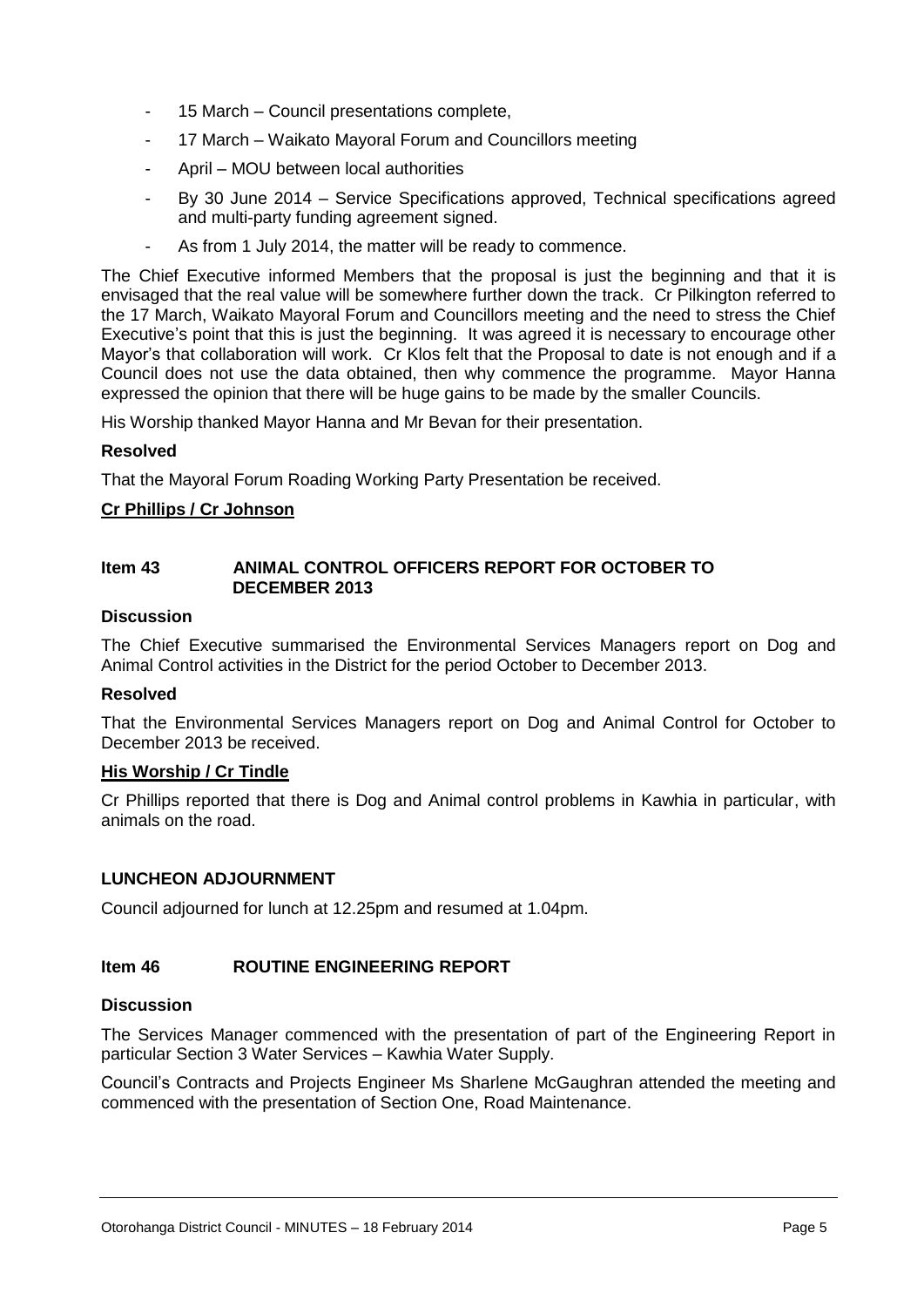#### **TE KAWA ROAD INTERSECTION – OURUWHERO ROAD**

The Contracts Engineer reported that consideration will be given to installing a guard rail on a corner of Ouruwhero Road, below the water reservoir. The Engineering Manager also referred this section of road and advised that following its re-seal the seal has bled badly therefore, consideration may be given to carrying out an area wide pavement treatment, prior to winter.

#### **STORMWATER DRAIN**

The Contracts Engineer reported on Contract 1008 – Te Kanawa Street Stormwater Improvement, which is to pipe a short length of a large capacity stormwater drain (currently open) which runs through the centre of a private residential property at 16 Te Kanawa Street Otorohanga. Cr Prescott reported on his personal situation regarding the piping of stormwater drains through private property. He questioned why Council is not being consistent. The Engineering Manager replied that the main significant factor in this particular case is that of safety. It was agreed that Cr Prescott's concern be considered outside of the meeting. Cr Pilkington raised the point that this stormwater work is Community funded and in the first instance, should be considered by the Otorohanga Community Board.

#### **SECTION 3 – WATER SERVICES**

The Services Manager continued with the presentation of the Engineering Report.

Cr Pilkington congratulated and extended her thanks to all those involved with the operation of the Kawhia Water Supply, particularly during the Christmas/New Year Period.

#### **SECTION 5 – REFUSE AND RECYCLING**

The Engineering Manager presented that part of the report relating to refuse and recycling. Cr Prescott raised the matter of the lateness of the weekly rubbish collections and the inconsistencies in the collection of recyclables. The Engineering Manager reported that Councils Engineering Support Officer is looking into the matter of the lateness of the collection and, that he will investigate the inconsistencies with the collection of the recyclables.

#### **Resolved**

That the Routine Engineering report be received.

#### **Cr Prescott / Cr Pilkington**

#### **Item 47 REQUEST FROM THE DEPARTMENT OF CORRECTIONS TO VEST A SECTION OF ROAD AS PUBLIC ROAD (WAIKERIA ROAD)**

#### **Discussion**

The Roading Manager, Mr Martin Gould attended the meeting and presented a report on the request from the Department of Corrections to vest a 100 Metre length of prison access road from Waikeria Road as public road, with the small increase in network management and maintenance costs to be absorbed by Council.

The Engineering Manager referred Members to page 3 of the Management accounts and outlined the basis on which Council agreed to fund the recent work on Walker Road. He said some of the costs could be charged back to road maintenance and that the \$7,000 survey costs will be funded by the Department of Corrections. He said the account is not grossly over budget as indicated.

The Roading Manager advised that traffic accessing the prison facility is of a significantly higher volume than the general traffic use on Walker Road, and the prison entrance point from the public roading network is proving to be potentially unsafe. He said a number of roading arrangements have been proposed, but the favoured option, to create a stop junction at the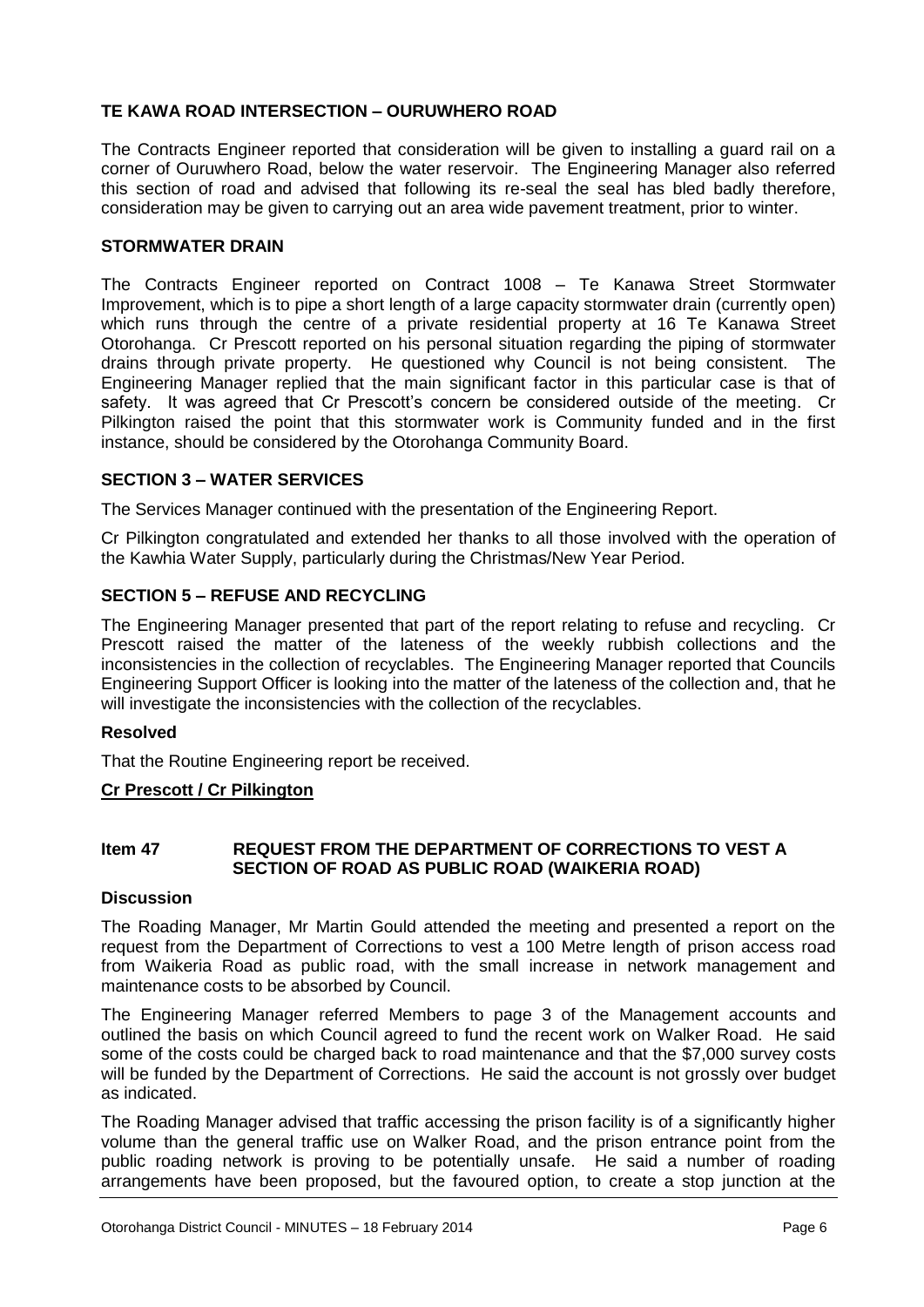commencement of Walker Road is not legally able to be created. The Roading Manager reported following discussions with the Department of Corrections, the option of Council vesting as public road, a section of the Waikeria Prison internal roading has been raised. He said the additional pavement maintenance costs to Council would be minimal, and it is not considered that to accept this road for public road would create a precedent for other future requests to be accepted.

The Roading Manager advised that to adopt a 100 Metre length of prison access road as public road will allow an effective and inexpensive safety upgrade to the Walker Road junction through the establishment of a stop controlled intersection.

Members were informed that the Department of Corrections will be closing their entrance off Wharepuhunga Road. Cr Pilkington expressed the opinion that in going along with the proposal is a matter of 'goodwill' on behalf of Council.

#### **Resolved**

That Council accepts the request from the Department of Corrections to vest a 100m length of prison access road from Waikeria Road as public road, with the small increase in network management and maintenance costs being absorbed by Council. The cost to complete the legalisation survey and legal expenses is to be shared equally with the Department of Corrections.

#### **Cr Pilkington / Cr Klos**

#### **Item 44 DRAFT MANAGEMENT ACCOUNTS FOR THE PERIOD ENDING 31 DECEMBER 2013**

#### **Discussion**

The District Accountant attended the meeting and presented the Draft Management accounts for the period ending 31 December 2013.

#### **OTOROHANGA WATER TREATMENT PLANT**

Discussion was held on the proposal to install power from Phillips Avenue through to the Water Treatment Plant at an estimated cost of between, \$10,000 to \$15,000. The Engineering Manager reported that the last section of the installation would be carried out underground. Members agreed that as a safety issue, this installation should proceed.

The District Accountant answered Member's queries as he went through the presentation.

#### **Resolved**

That the Draft Management Accounts for the period ending 31 December 2013 be received.

#### **Cr Johnson / Cr Phillips**

#### **Item 48 AROHENA, RANGINUI, TIHIROA & WAIPA RURAL WATER SUPPLY COMMITTEE MEETINGS**

#### **Discussion**

The Governance Supervisor referred Members to minutes of the meeting of the Arohena, Ranginui, Tihiroa and Waipa Rural Water Supply Committees.

#### **Resolved**

That the minutes of the meeting of the Arohena, Ranginui, Tihiroa and Waipa Rural Water Supply Committees be received and the recommendations contained therein be adopted.

#### **Cr Klos / Cr Tindle**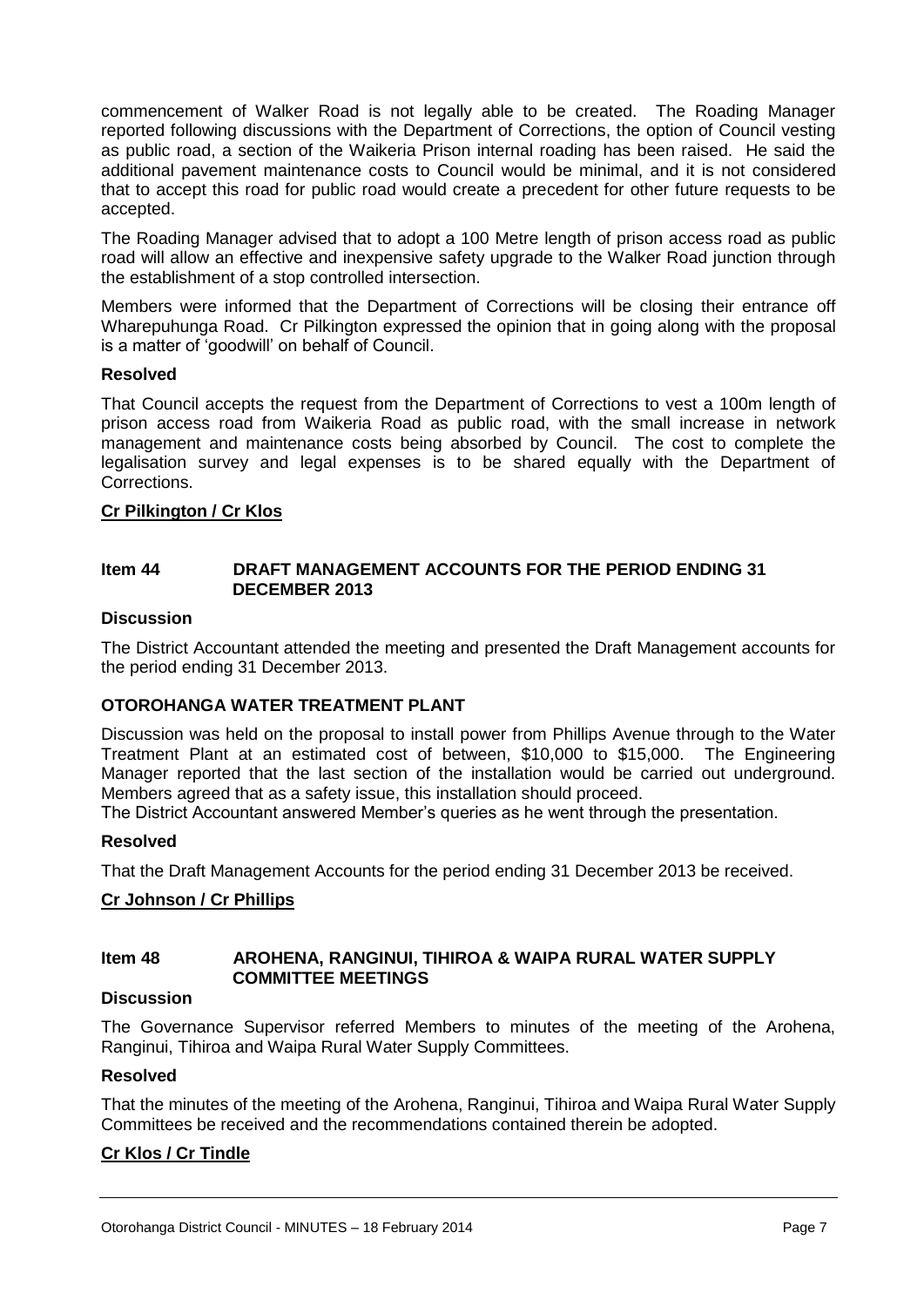#### **Item 49 ODDB REPORT**

#### **Discussion**

Cr Pilkington in her role as Chairperson of the Otorohanga District Development Board presented her report for the period July 2013 to January 2014. She outlined the aims of the Board as per its Service Agreement with Council.

With regards to the Kawhia Museum and Information Centre Cr Pilkington reported that due to a shortage of volunteers the Board relies on volunteer minders to man the Information Centre during weekends in order to fulfil their Service Agreement with the Board.

Cr Tindle referred to the visitor numbers for 1 July to 31 December 2013 and queried where this information was obtained from. Cr Pilkington replied, currently this was obtained through Mrs Liz Cowan.

#### **Resolved**

That the Otorohanga District Development Board report for the period 1 July 2013 to 31 January 2014 be received.

#### **Cr Johnson / Cr Tindle**

#### **Item 50 ODC MATTERS REFERRED FROM 21 JANUARY 2014**

#### **Discussion**

The Governance Supervisor took Members through the Matters Referred.

#### **COUNCILLOR/S APPOINTMENT TO VARIOUS TRUSTS**

The Chief Executive reported that the request to investigate why Council appoints a Councillor/s to various Trusts such as Beattie Home Trust has been referred to Deloitte for advice.

#### **COMMUNITY FACILITIES TOUR**

It was agreed that a tour of the Otorohanga Community Facilities for both Councillors and Otorohanga Community Board Members will be held on Monday 10 March 2014 commencing at 9.00am.

#### **GENERAL**

#### **RMA COMMISSIONERS**

Cr Johnson reported that His Worship, Cr Pilkington and himself are RMA Commissioners however, this accreditation expires as at 31 March 2014.

#### **WAIPA RIVER CATCHMENT SUB-COMMITTEE**

Cr Johnson reported on his attendance at a recent meeting of the Waipa River Catchment Sub-Committee and advised that a Regional Policy Statement is being implemented from the National Policy Statement in respect to water quality. He referred to 'On Farm' strategies and an analysis identifying where erosion is coming from. He said certain areas have been targeted for this information

Cr Johnson referred to advice from Environment Waikato regarding the Tapuae slip and that a wall of gravel is approaching Otorohanga. Concern was expressed on the effect this may have with water intake pipes. Cr Johnson advised that more requirements will be placed on farmers in erosion prone areas.